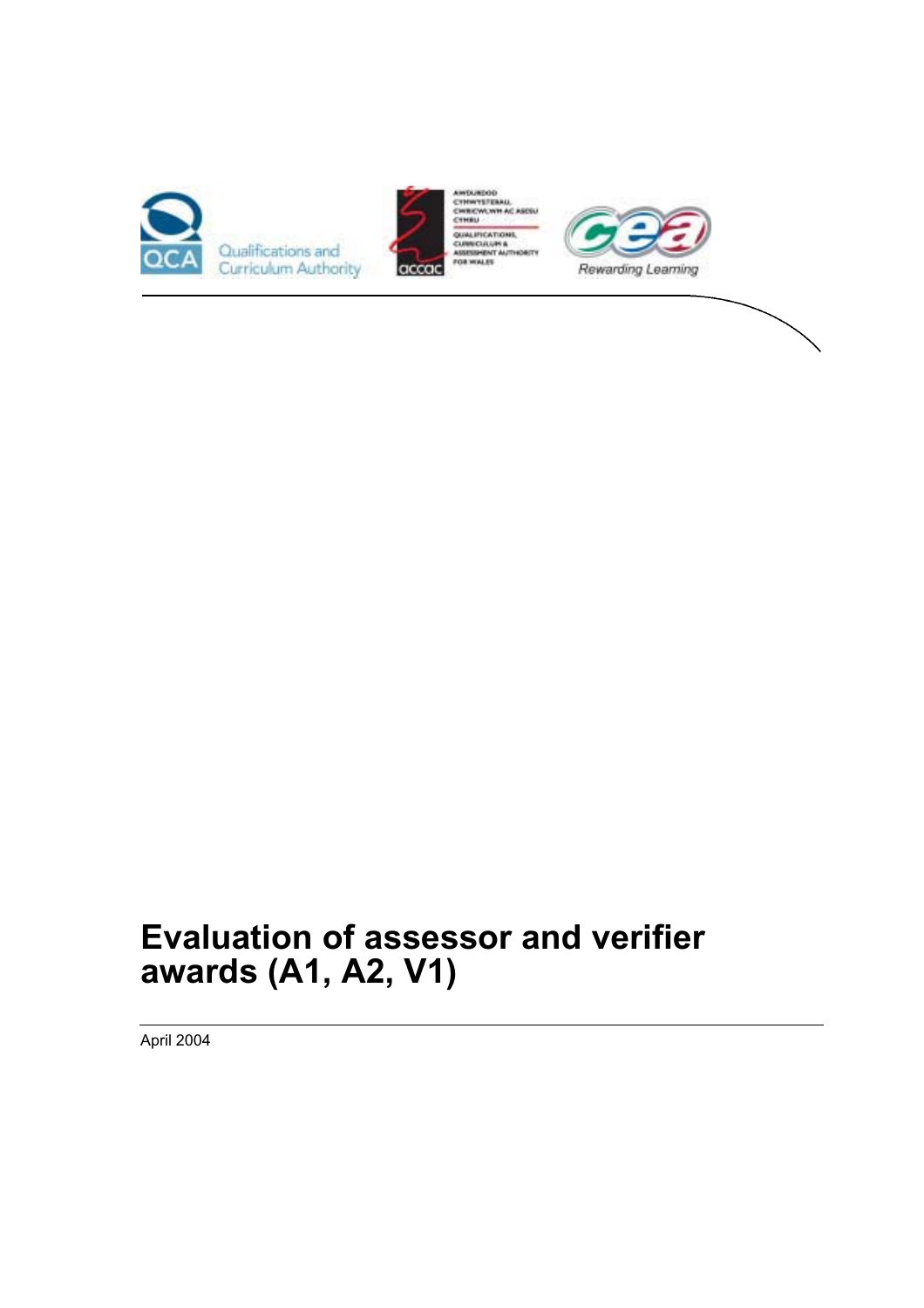© 2004 Qualifications and Curriculum Authority (QCA); Awdurdod Cymwysterau Cwricwlwm ac Asesu Cymru/the Qualifications, Curriculum and Assessment Authority for Wales (ACCAC); the Council for the Curriculum, Examinations and Assessment (CCEA) for Northern Ireland

Reproduction, storage, adaptation or translation, in any form or by any means, of this publication is prohibited without prior written permission of the publisher, unless within the terms of licences issued by the Copyright Licensing Agency. Excerpts may be reproduced for the purpose of research, private study, criticism or review, or by educational institutions solely for educational purposes, without permission, provided full acknowledgement is given.

The Qualifications and Curriculum Authority is an exempt charity under Schedule 2 of the Charities Act 1993.

Qualifications and Curriculum Authority 83 Piccadilly London W1J 8QA www.qca.org.uk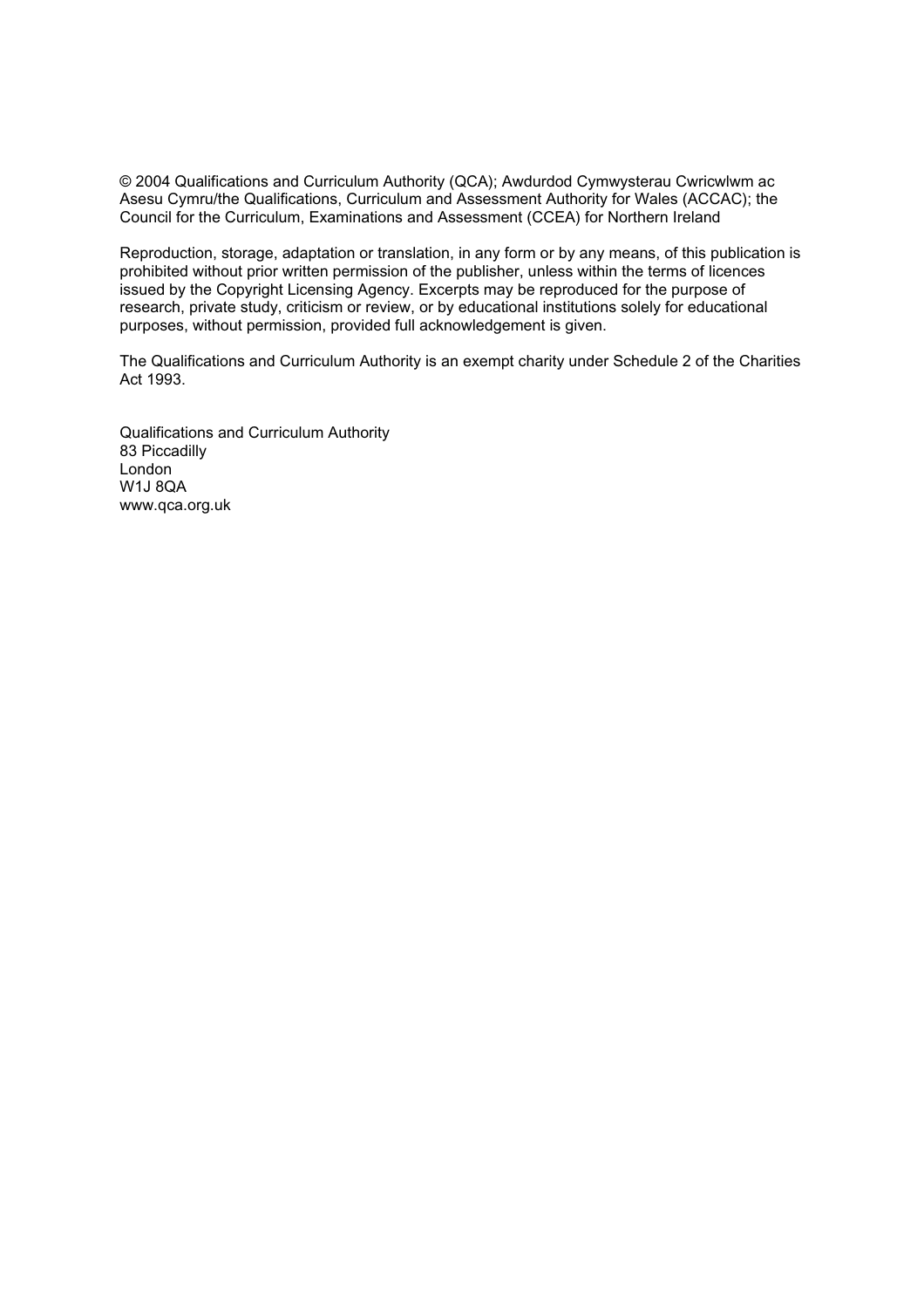## **Contents**

| Appendix 1: Key questions used in post-accreditation monitoring activities 15              |  |
|--------------------------------------------------------------------------------------------|--|
| Appendix 2: The regulatory authorities and their role in post-accreditation monitoring  16 |  |
|                                                                                            |  |
|                                                                                            |  |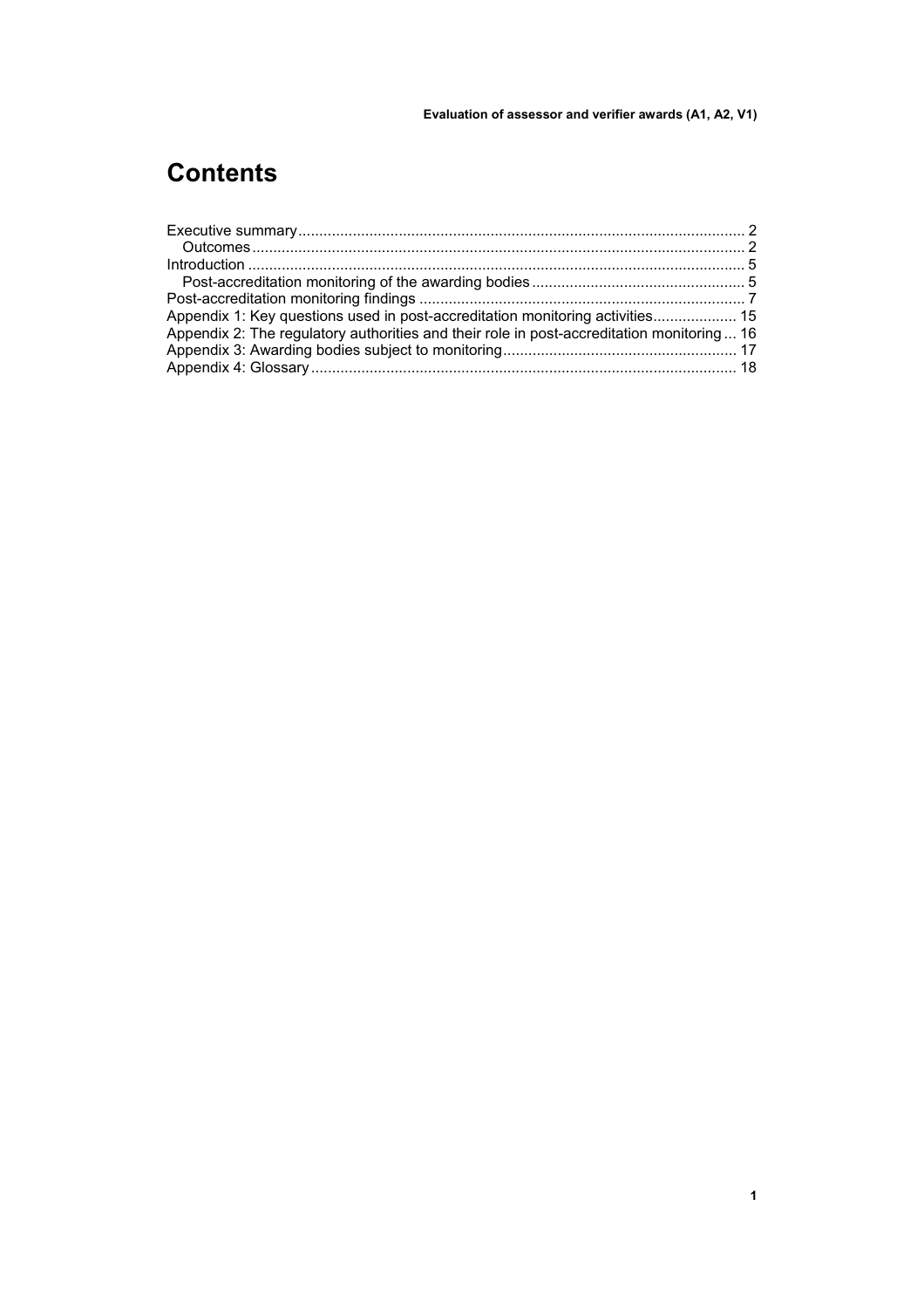### **Executive summary**

This is a post-accreditation report evaluating the new assessor and verifier (A&V) awards, their introduction to centres by the awarding bodies and their delivery in relation to the requirements of the relevant assessment strategy. These awards were designed to replace the existing suite of 'D' unit qualifications and were made available towards the end of 2002.

| New unit<br>reference | New unit title in the Learning and<br><b>Development NVQ</b>    | Old unit<br>reference |
|-----------------------|-----------------------------------------------------------------|-----------------------|
| A <sub>1</sub>        | Assess candidates using a range of methods                      | $D32 + 33$            |
| A <sub>2</sub>        | Assess candidates' performance through<br>observation           | D <sub>32</sub>       |
| V <sub>1</sub>        | Conduct internal quality assurance of the<br>assessment process | D <sub>34</sub>       |
| V <sub>2</sub>        | Conduct external quality assurance of the<br>assessment process | D <sub>35</sub>       |

Six awarding bodies were selected for the study on the basis of the number, range and type of qualifications they offer. The focus of this activity was on the following awards:

- Level 3 award in 'Assess candidates using a range of methods'
- Level 3 award in 'Assess candidates' performance through observation'
- Level 4 award in 'Conduct internal quality assurance of the assessment process'.

The QCA and ACCAC monitoring team carried out a number of activities across England, Wales and Northern Ireland for this study from April to October 2003. These included desk research, an analysis of the information and guidance supplied to centres by the awarding bodies, and visits to and telephone surveys of 54 centres.

The centres visited in this monitoring activity welcomed the involvement of the regulatory authorities and the early opportunity to contribute to a review of the implementation of their A&V awards. This summary gives an indication of the overall outcomes.

### **Outcomes**

Generally, the A&V awards represented a valuable improvement in assessment practice. The major issues still to be addressed are: insufficient rigour in awarding bodies' monitoring of these awards; variation in the use and interpretation of independent assessment; lack of amplification from awarding bodies of sector body guidance when used at the assessor level; and inconsistent, often poor, assessment planning.

• The awarding bodies have not adequately interpreted these awards and created clear, consistent guidance for their centres. There is variation between them on the type and extent of support provided. Most awarding bodies put on events, which are seen by the centres to be of varying usefulness. Provision of support and advice over and above this varies from very little to full documentation, supplied by the sector body and awarding body forum, as well as specific updates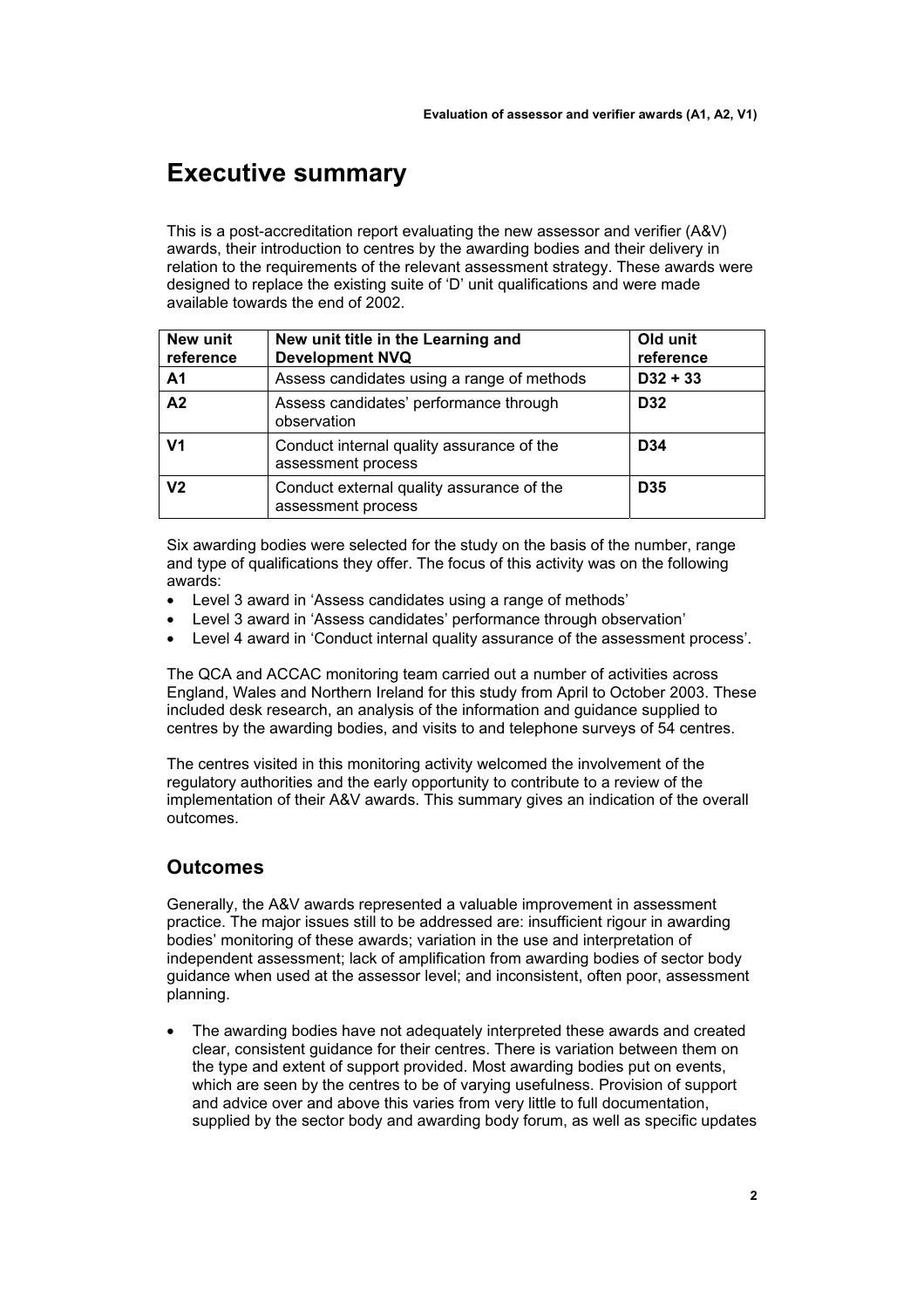and online information. There is evidence that there is no consistent understanding in centres of the assessment requirements for these awards.

- There is no evidence that any awarding body carries out evaluation of the activities related to the implementation of the A&V awards. However, one awarding body suspended centre approval until an external verifier visit had been made.
- The majority of centres have addressed the need for internal training and guidance for assessors and verifiers, but findings from centre visits indicate that there has been insufficient training and monitoring of the performance of external verifiers to ensure that consistent assessment is taking place.
- There is a lack of overall consistent application of the requirements for independent assessment and understanding of precisely what it is. Many of the centres feel that it adds nothing to the robustness of the awards, merely creating an additional administrative burden. Furthermore, the use of internal verifiers in the independent assessment role is leading to confusion over the purpose of independent assessment itself, as well as a lack of consistency in application. This lack of clear understanding is also to be found in the interpretation and use of professional discussion and in the application of hypothetical questioning.
- The majority of centres have adapted existing processes and do not find the occupational competence requirements a problem for candidates. Although there are variations in the interpretation of continuing professional development (CPD) requirements, the majority of centres have taken this on board and made efforts to create opportunities for candidates to apply and record their professional development. Evidence of external verifier checking on this activity was patchy.
- There is inconsistency both within and across awarding bodies on the use of non-NVQ evidence. Confusion and inconsistency is also apparent across awarding bodies in the interpretation of what constitutes a 'realistic work environment' (RWE) and its application within centres.
- There is evidence of some confused guidance from one awarding body on upgrading from D34 to V1, but the overall picture is of centres being allowed to make their own decisions. A significant number of centres raised an issue regarding the construction of element 4 of the V1 award. Verifiers working in certain centre structures have difficulty fulfilling this requirement of the award. It relates to the roles of internal verifiers carrying out portfolio checks only in some larger centres where there are a number of internal verifiers – perhaps one of whom is solely responsible for external verifier liaison. Awarding bodies need to be aware of the threat to consistency of standards in this kind of circumstance.
- The quality of external verification is inconsistent, and there is concern over the number of centres that have not received a visit at all – approximately 50 per cent of the sample. Awarding bodies with multiple centre approval schemes showed weaknesses in the separation of comments related to the A&V awards and those relating to other awards being covered at the time of the same visit.
- Awarding bodies have not yet supplied appropriate guidance to amplify and contextualise the basic assessment requirements contained in the common assessment strategy and evidence documents.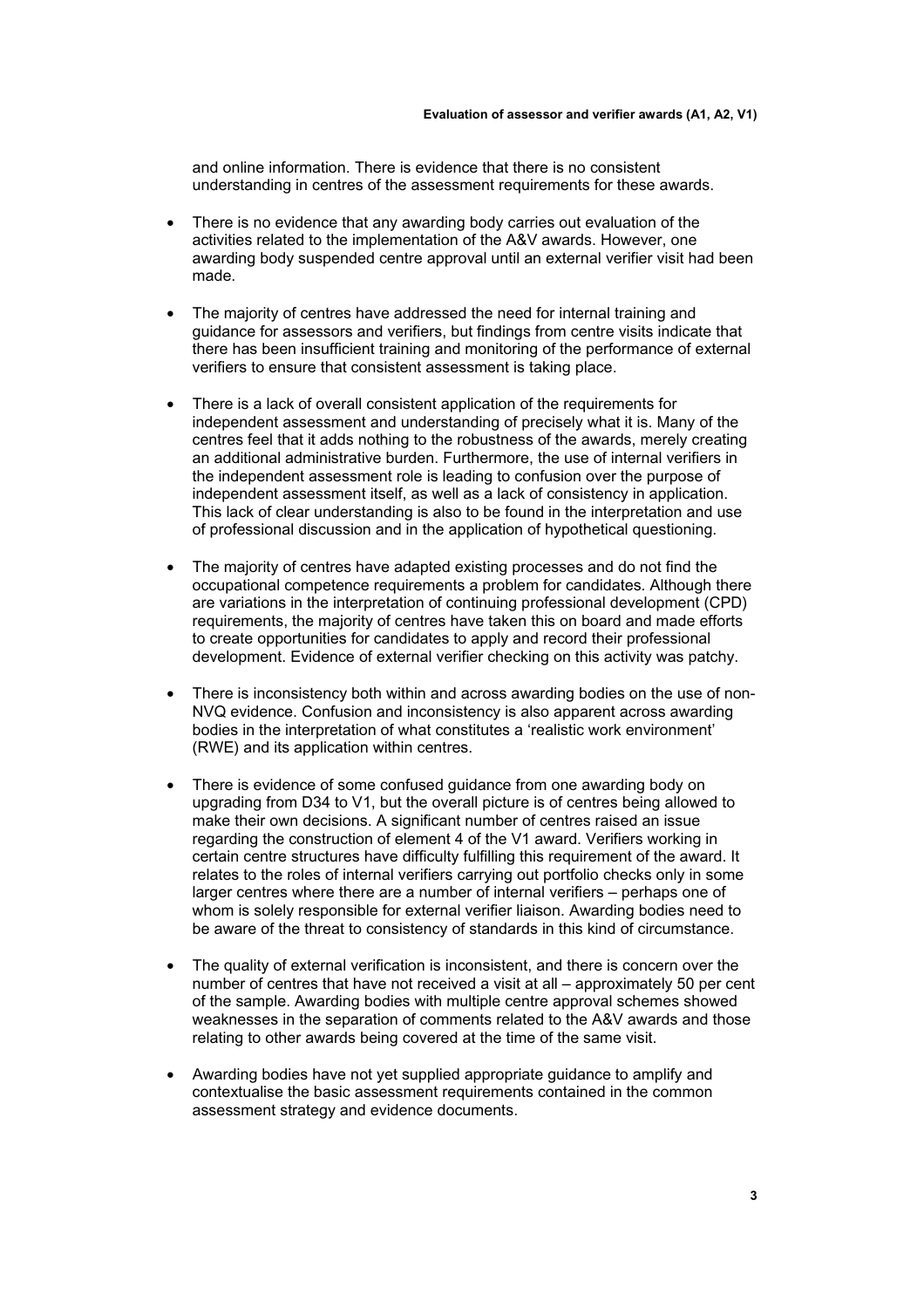• There is a large proportion of discrepancies within the candidates' portfolio evidence. This seems to indicate a fragmented approach to portfolio building and little use of holistic approaches to assessment.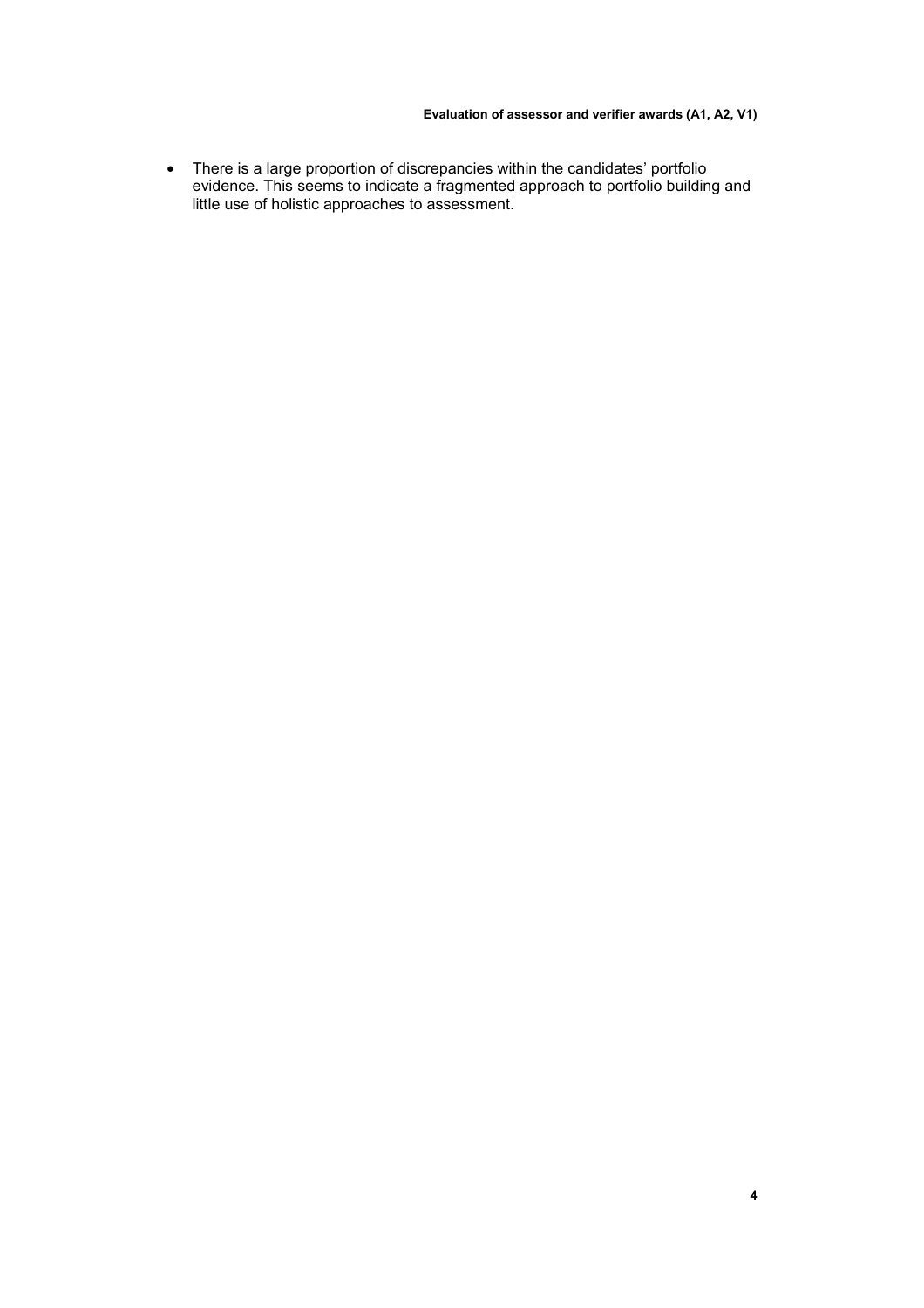### **Introduction**

### **Post-accreditation monitoring of the awarding bodies**

This is a report on the arrangements for delivering the assessor and verifier (A&V) awards. The report focuses on a number of key issues relating to the following questions asked of centres:

- What support/visits are received from the awarding body in relation to the A&V awards?
- What assessment guidance is provided, how useful is this and is its usage mandatory?
- What guidance/training is given to verifiers and assessors for these awards within the centre and who provides this training?
- How does the centre meet the requirements for the independent assessment component of A1, A2 and V1?
- Does the centre use the internal verifier in the independent assessor role and, if so, what impact does this have on the internal verifier's quality assurance role?
- How are verifiers/centre managers ensuring that the occupational competence requirement (especially time constraints) is being met for assessors and verifiers?
- How are the continuing professional development (CPD) requirements for assessors and verifiers being met and documented for awarding body checking, and has the external verifier checked this if a visit has occurred?
- What guidance has been given on non-NVQ evidence and what use has/will be made of this evidence?
- Is there any use of realistic working environments (RWEs) within the centres and, if so, what is it and how is it being used?
- Do assessors and verifiers who are not yet qualified assess the A&V awards?
- Does the centre use assessors qualified with unit A2 only and, if so, in what role?
- Do internal verifiers who hold D34 plan on upgrading to V1?
- If the Learning and Development NVQ external verifier has visited since the new awards came out, what were the outcome and required actions (if any)?
- How, if applicable, does the centre use professional discussion?
- Have there been any instances of, or are there any plans for, the use of 'hypothetical questioning' for candidates who are not able to generate appropriate performance evidence?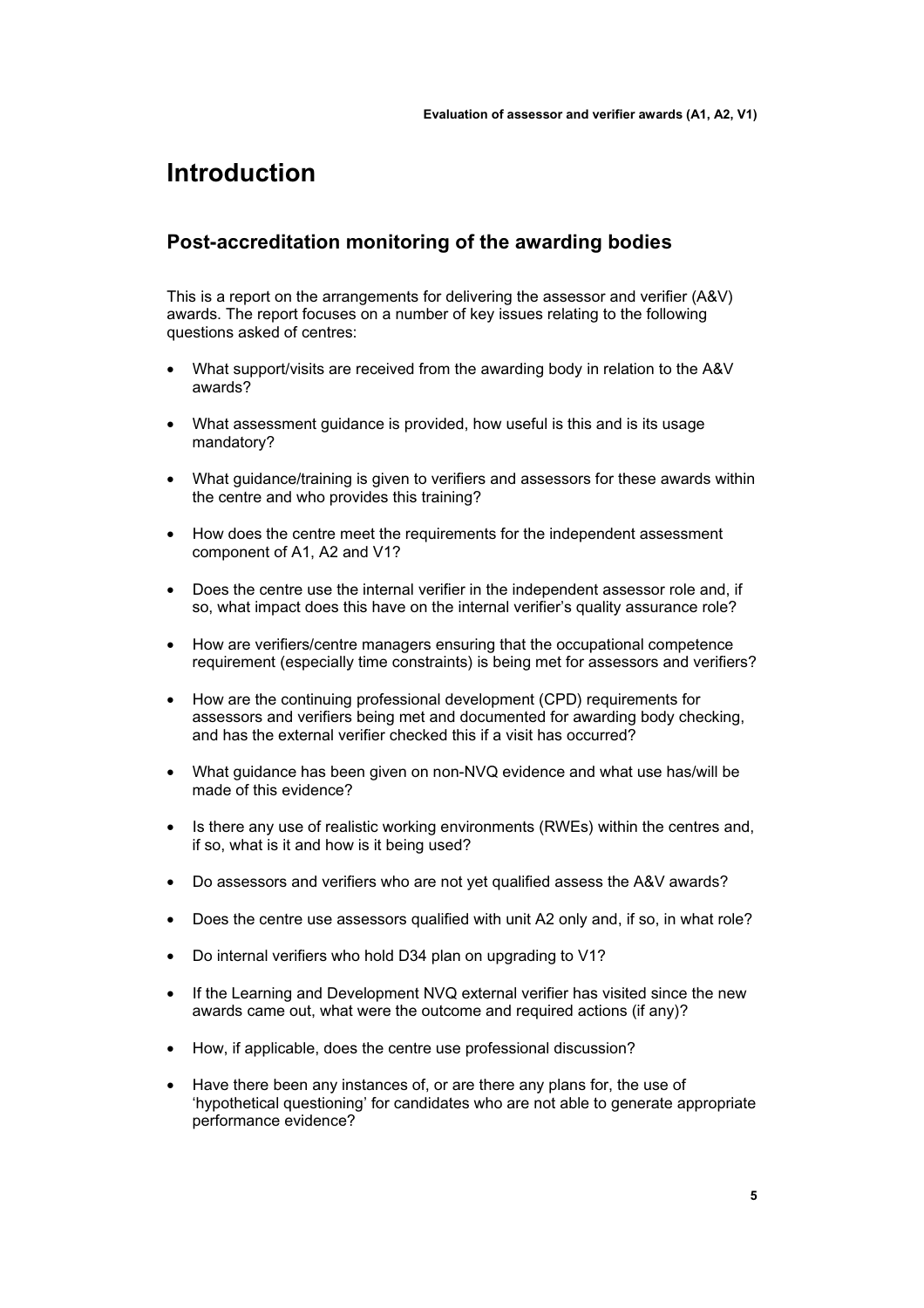• Does the examination of portfolio evidence support the correct application of the assessment strategy and standards?

During the monitoring, regulatory authority staff undertook a number of activities:

- desk research of the awarding bodies' introduction of the awards, based on information and documentation supplied by the awarding bodies and other information held by the regulatory authorities
- visits to 54 centres offering the awards across all six awarding bodies<br>• telephone survey of two centres.
- telephone survey of two centres.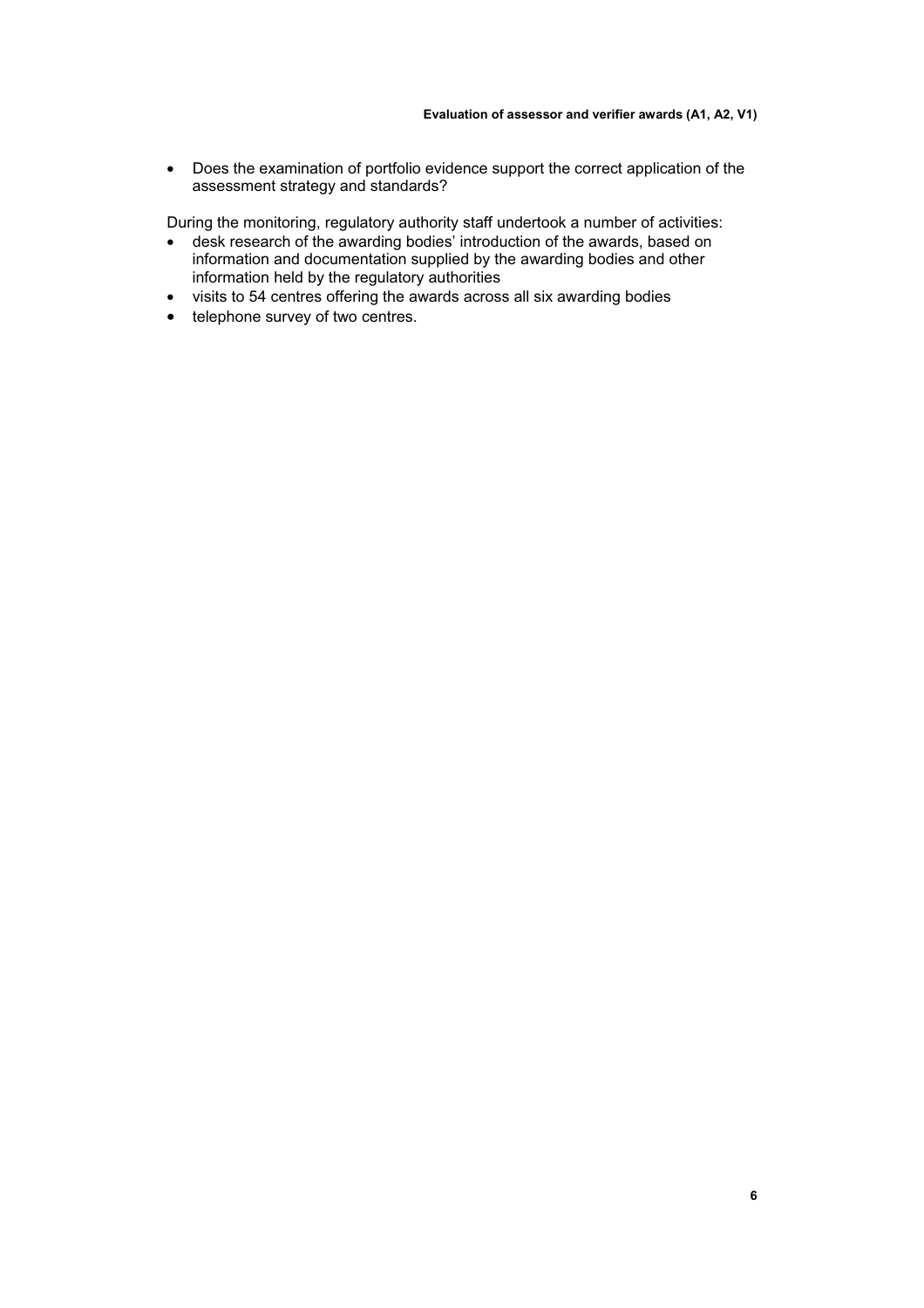### **Post-accreditation monitoring findings**

**What support/visits are received from the awarding body in relation to the A&V awards?** 

**There is variation between the awarding bodies on the type and extent of support provided to centres. Most awarding bodies put on events, which are seen by centres to be of varying usefulness. Provision of support and advice over and above this varies from very little to full documentation, supplied by the sector body and awarding body forum, as well as specific updates and online information. There is no evidence that any awarding body carries out evaluation of the activities related to the implementation of the A&V awards. However, one awarding body suspended centre approval until an external verifier visit had been made.** 

- All except one awarding body offer training days. The value of these is seen as variable by centres across all awarding bodies. No centre indicated that all of its questions are answered. A small number of centres claim that the days are a waste of time.
- A significant number of centres say that they have received no specific support at all. This includes centres from all of the major awarding bodies.
- The most common source of information and discussion of issues is said to be the centres' external verifiers.
- Some awarding bodies provide guidance documentation. This is said to be of varying usefulness and in many cases is the generic information already circulated from the national training organisation  $(NTO)^1$ . There is no consistency among awarding bodies in the amount and extent of information given to centres.
- Approval arrangements range from the requirement of a centre visit for the new awards to the submission of a request to offer the awards, or to requests for automatic transfer from 'D' units. Where a centre visit is required there appears to be a better understanding of the requirements of the awards.
- Only two centres out of the 54 directly praise their awarding body support.

#### **What assessment guidance has been provided, how useful is this and is its usage mandatory?**

**The extent and quality of assessment guidance varies both within and across awarding bodies. There is no evidence to show that there is consistent understanding in centres of the assessment requirements for these awards.** 

• There is variation in centres' perceptions, both across and within awarding bodies, of whether assessment guidance is provided and whether it is mandatory where it is provided. All awarding bodies arrange events for centre staff and all staff have some form of access to the assessment strategy.

 $\overline{a}$ 

 $1$  National training organisations (NTOs) are now being replaced by other sector bodies.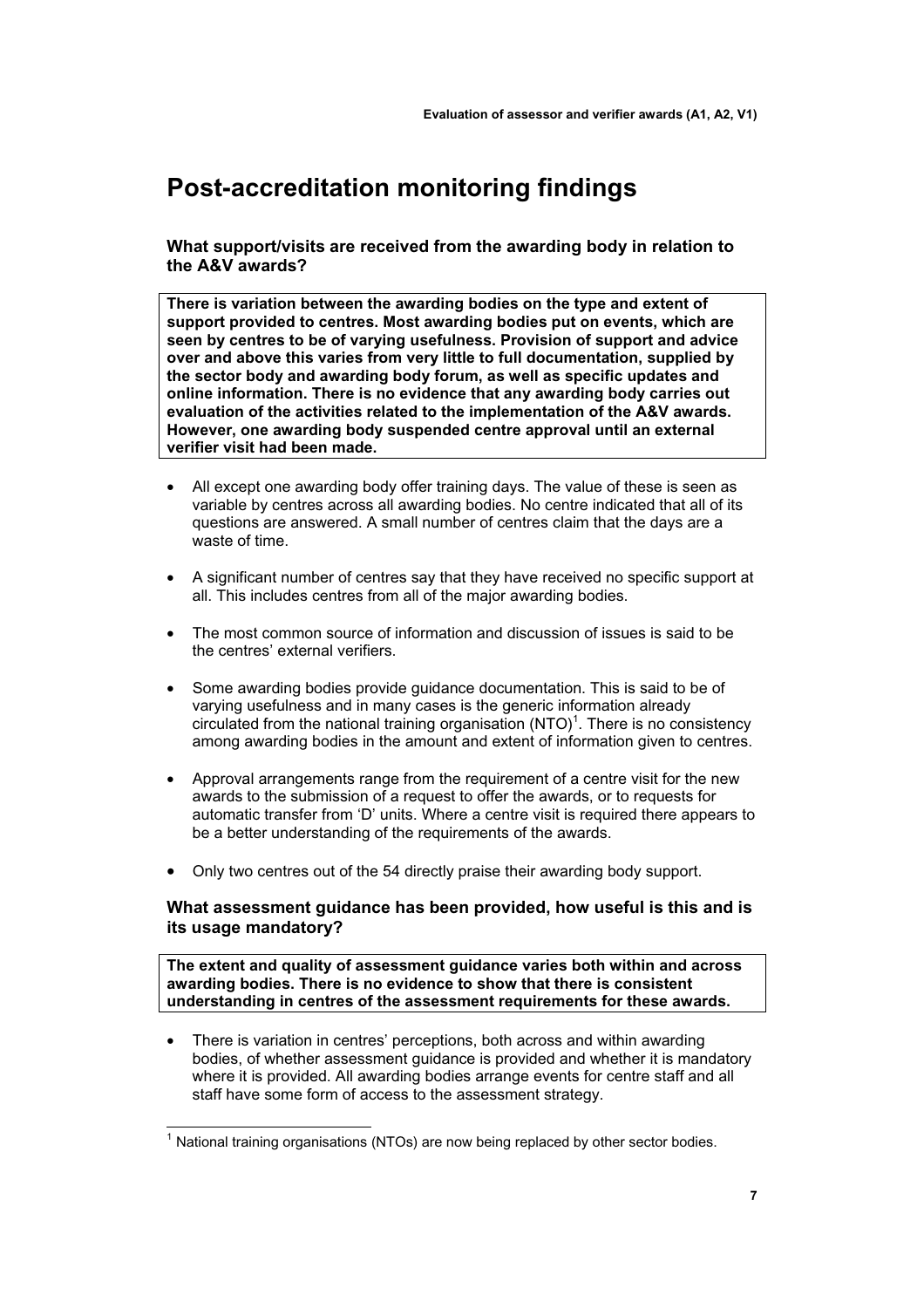- A small but significant number of centres say that they receive no guidance at all. This is across all awarding bodies except EAL.
- Many centres say that the guidance documentation is mandatory. This documentation is usually the assessment strategy and, where the awarding body was a party to the awarding body forum, the agreed common evidence is mandatory.
- EAL re-package the standards with a different identification system, which splits up the knowledge and understanding specification, to meet their evidencegathering process. This makes it difficult for candidates to make a direct link with achievement of the standards.
- Opinion varies on the effectiveness of the guidance that is made available, but no individual centre is happy that all of its issues have been resolved, and the majority still have queries and uncertainties.

#### **What guidance/training is given to verifiers and assessors for these awards within the centre and who provides this training?**

#### **The majority of centres have addressed the need for internal training and guidance for assessors and verifiers.**

• The majority of centres offer training for the assessors and verifiers. This ranges from the creation of a formal CPD process with records to the informal discussion of issues within the team (usually in small centres with two or three team members involved). Only two centres use outside consultants in this role.

#### **How does the centre meet the requirements for the independent assessment component of A1, A2 and V1?**

**There is a lack of overall consistent application of the requirements for independent assessment and understanding of precisely what it is. Many of the centres feel that it adds nothing to the robustness of the awards, merely creating an additional administrative burden.** 

- There is a lack of clear understanding of what exactly independent assessment is – this applies to centres across all awarding bodies. There is also no clear interpretation among the centres of what constitutes an independent assessment strategy by the awarding bodies.
- The extreme examples found include one centre that thinks independent assessment must be sourced from outside the centre itself and another centre that said the independent assessor provides guidance and support to the candidate before the final assessment.
- The most common interpretation is that independent assessment may be undertaken by a competent assessor from within the centre who has had no involvement in that candidate's assessment.
- There is great variation in the practice carried out by independent assessors. Activities vary from the scrutiny of individual pieces of evidence to the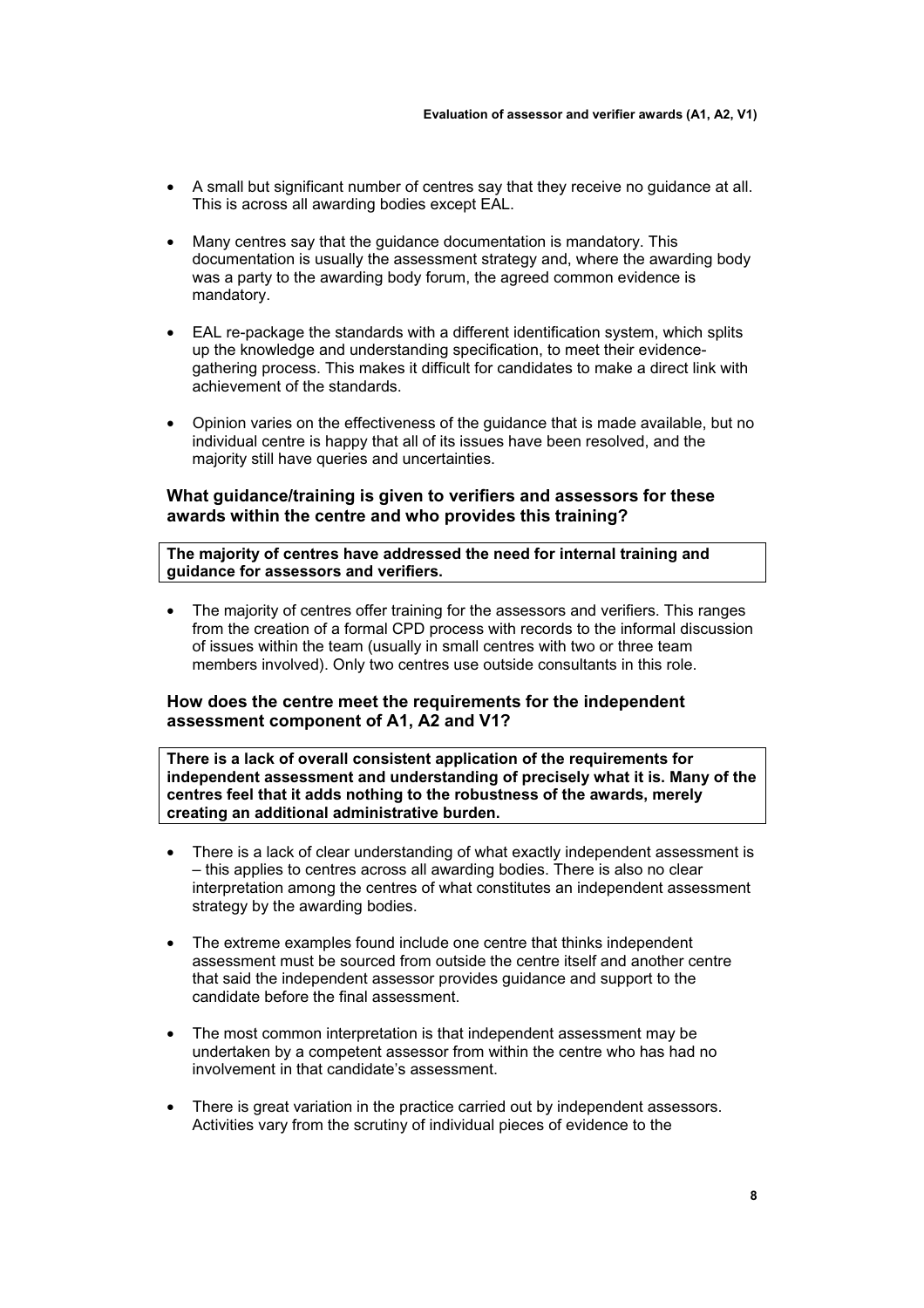examination of elements or complete units. Some centres believe that the independent assessor can overturn the assessor's judgement, others that they cannot.

- There is variation in the type of reporting by independent assessors. Some complete a discrete report for each candidate, some complete a batch report and others tick a box.
- Many centres commented that independent assessment as described and used in these awards does not contribute anything to the consistency or quality of the assessment process, it merely adds another bureaucratic burden.

#### **Does the centre use the internal verifier in the independent assessor role and, if so, what impact does this have on the internal verifier's quality assurance role?**

**The use of the internal verifier in the independent assessment role is leading to confusion over issues surrounding independent assessment itself as well as a lack of consistency in its application.** 

- There is confusion about the role of the independent assessor and how it links to the internal verifier's role. There is no consistency within or between awarding bodies on this issue. Centres tend to make their own decisions (usually based upon size and staffing), with centres having to manage the allocation of candidates to an internal verifier, who may also be a candidate assessor and act in the independent assessor capacity. There is no consistent understanding of whether it is 'right' or 'wrong' for an internal verifier to verify a portfolio for which they have acted as the independent assessor.
- Where there is more than one internal verifier for the A&V awards there is generally evidence to show that the independent assessor does not then act in an internal verifier role, this being addressed through the sampling strategy.

#### **How are verifiers/centre managers ensuring that the occupational competence requirement (especially time constraints) is being met for assessors and verifiers?**

**The majority of centres have adapted existing processes and do not find the occupational competence requirements a problem for candidates.** 

The majority of centres do not find this to be an issue, as most of the staff concerned were previously involved in delivering the 'D' units. Existing processes are easily adapted to provide for this requirement. One centre did not know anything about this but was subsequently found to have no real knowledge of the awards at all, despite being approved. This was reported as a serious issue directly to the awarding body concerned.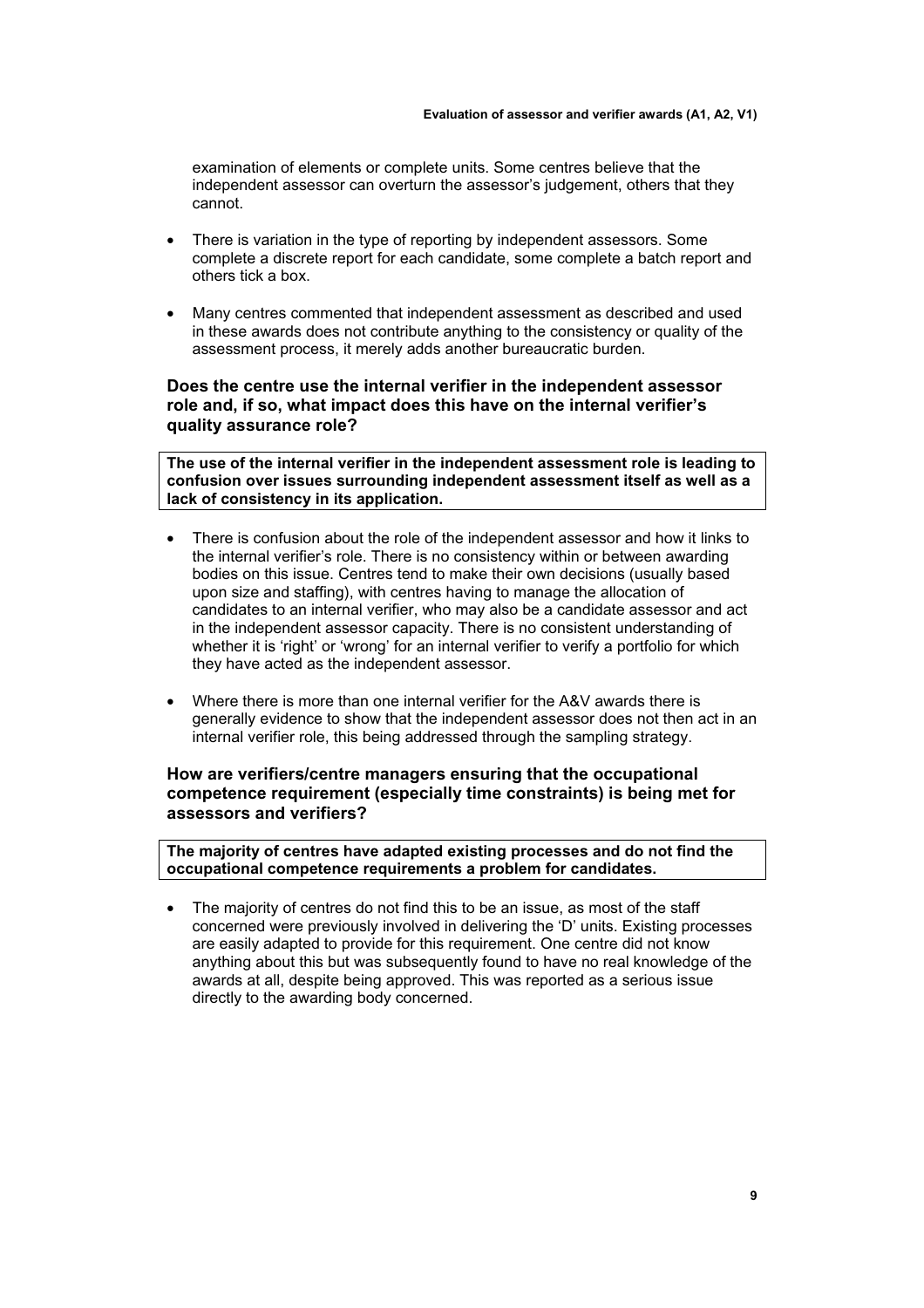**How are the CPD requirements for assessors and verifiers being met and documented for awarding body checking, and has the external verifier checked this if a visit has occurred?** 

**Although there are variations in the interpretation of CPD requirements, the majority of centres have taken this on board and made efforts to create opportunities for candidates to apply and record their professional development. There is some evidence of confused guidance from one awarding body on D34 upgrading, but the overall picture is of centres being allowed to make their own decisions.** 

- The majority of centres across all awarding bodies have developed mechanisms to record this. There is variation in the definition of what constitutes the requirements for CPD, and this has yet to be fully tested as there has been variable checking by external verifiers where centre visits have occurred. At present there is insufficient evidence to make a measured judgement in this area.
- A small number of centres report that they have been told by one of the awarding bodies that existing qualified internal verifiers must achieve V1.

#### **What guidance has been given on non-NVQ evidence and what use has/will be made of this evidence?**

**There is lack of clarity and consistency both within and across awarding bodies on the use of non-NVQ evidence.** 

There are differences both within and across awarding bodies, with no evidence of clear policies. The type of centre and NVQs in use impact on whether non-NVQ evidence is considered at all. Many of the centres visited do not use it in any circumstances. Where centres do use this type of evidence there is variation of implementation according to a number of factors: whether the centre consults the awarding body at all or uses its own discretion, whether it receives advice from its external verifier, and whether it uses advice from other centres or forums.

#### **Is there any use of realistic working environments within the centres and, if so, what is it and how is it being used?**

**There is confusion and inconsistency across awarding bodies in the interpretation of what constitutes realistic working environments (RWEs) and their application within centres.** 

- There is no evidence of any awarding body giving clarification to centres other than that provided in the assessment strategy or agreed common evidence.
- Across all awarding bodies' centres there is some confusion as to what an RWE really is and where it differs from a simulation. The majority of centres understand that simulation is not allowed (with the exception of one centre) but cannot easily define the difference between simulation and use of an RWE.
- The majority of centres do not use RWEs, saying that natural performance evidence is readily available.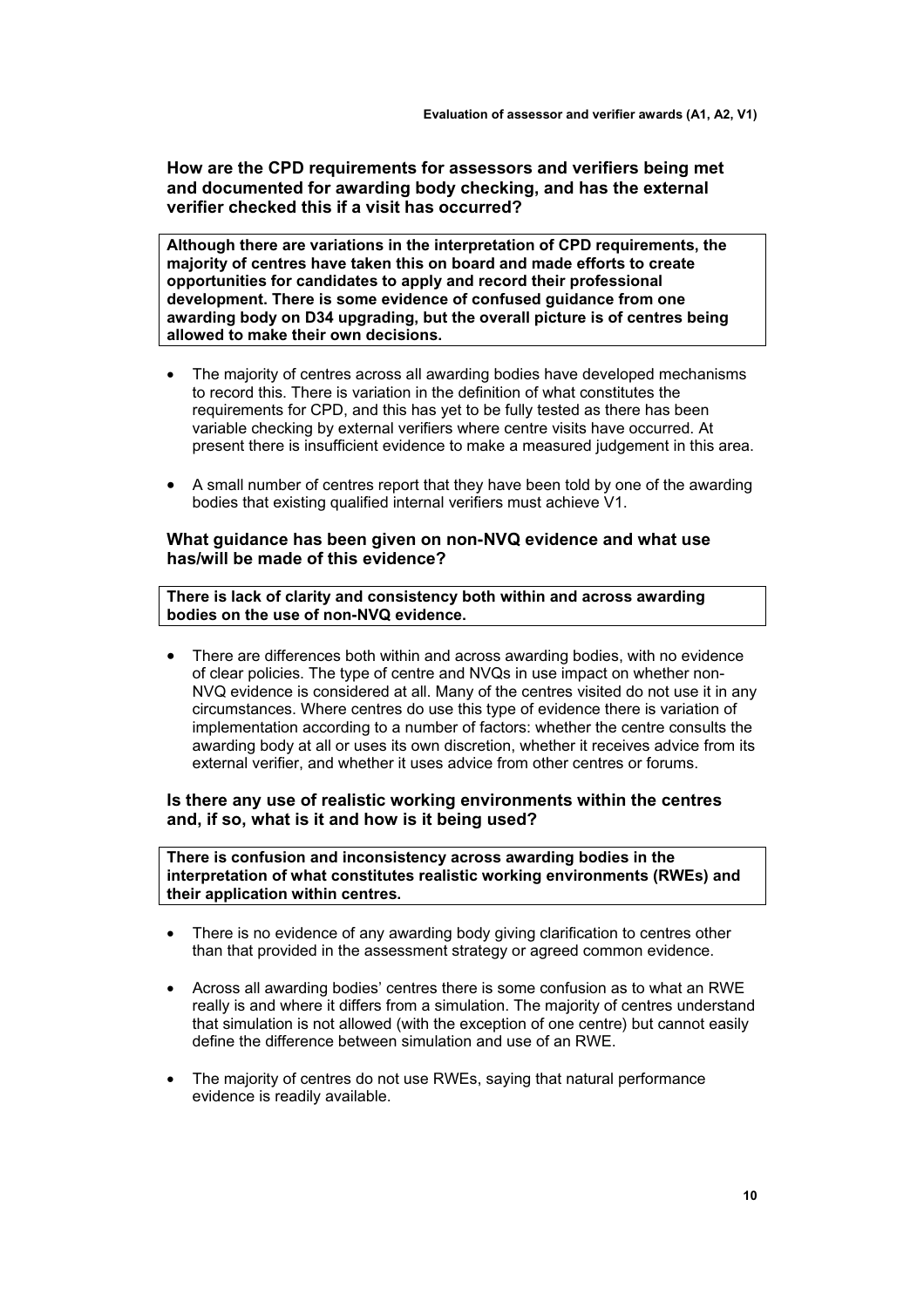#### **Do assessors and verifiers who are not yet qualified assess the A&V awards?**

#### **Assessors who have not yet achieved A1 do not assess the A1 award.**

• The majority of centres across all awarding bodies cascade arrangements already in place from previous 'D' unit practices. There is no evidence of unqualified assessors or verifiers assessing A&V awards.

#### **Does the centre use assessors qualified with A2 only and, if so, in what role?**

**There was no evidence of the use of A2 assessors at the time of the monitoring activity. The majority of centres feel that there will be little demand for this award.** 

- There was no evidence of centres having 'A2 only' candidates. The majority of centres feel that there will be either no demand or very little demand for this award.
- As a technical issue, there is a discrepancy in the wording between A1 and A2 relating to assessment planning. A1 refers to 'develop' an assessment plan, whereas A2 refers to 'agree and review'. One centre was confused about where A2 candidates would get or demonstrate the development skills for assessment planning.

#### **Do internal verifiers who hold D34 plan on upgrading to V1?**

**Centres are applying their own discretion, with some requiring upgrading but the majority not requiring it. A significant number of centres raised the issue of the construction of the award making it difficult for verifiers working in certain centre structures to fulfil their requirements.**

- Centres are left to make their own decisions: the majority are not requiring D34 holders to achieve V1, instead using the CPD route to ensure that skills are upgraded.
- Some centres report difficulties with the standards where they are required to generate evidence of involvement in the overall quality assurance process, including material about external auditing (as required in element 4 of V1). The structure of some centres is such that there are internal verifiers who simply carry out a sampling role, having no liaison with the awarding body. These candidates would have difficulty in achieving this award, as they would not be able to accumulate evidence for their portfolios that is specified in the standards. There is no evidence to show that this is having a current impact on the quality of these qualifications when they are taken by candidates with access to relevant resources, but it does raise the issue of accessibility for some candidates in terms of their design.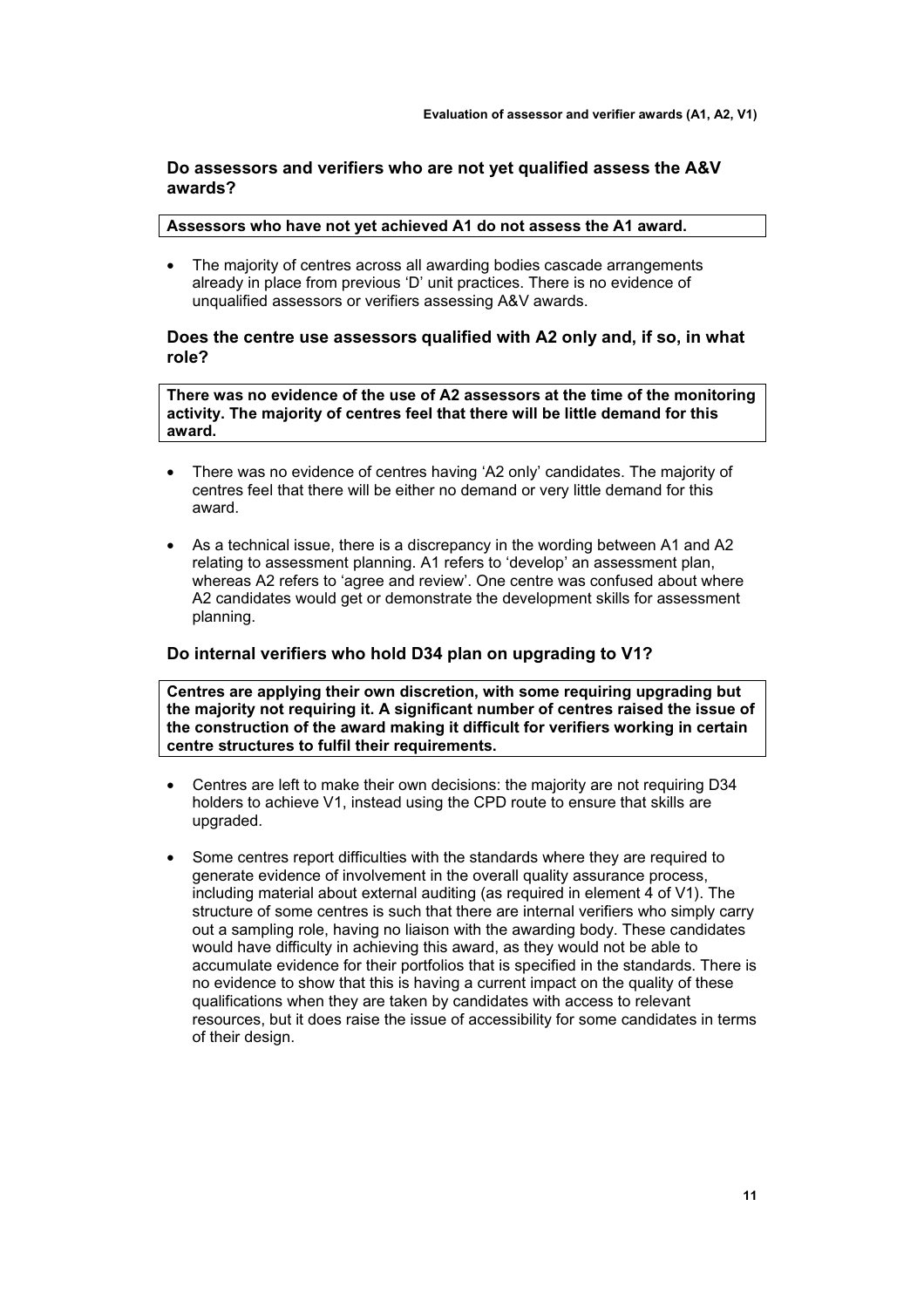**If the Learning and Development external verifier has visited since the new awards came out, what were the outcome and required actions (if any)?** 

**The quality of external verification is inconsistent and there is concern over the number of centres that have not received a visit at all. Awarding bodies with multiple centre approval schemes showed weaknesses in the separation of A&V award comments and issues relating to other awards being covered at the time of the same visit. Action points are not being raised when they should be.** 

The table summarises external verifier visits since the introduction of the awards.

| <b>Awarding body</b> | <b>Number of centres</b> | <b>Number of visits</b> |
|----------------------|--------------------------|-------------------------|
| <b>BHTB</b>          |                          |                         |
| C & G                | 14                       |                         |
| EAL                  |                          | :C                      |
| <b>FDI</b>           |                          |                         |
| LQ                   |                          |                         |
|                      |                          |                         |

- The quality of external verification is variable across the external verification reports seen. Detail in the reports is lacking, many do not have action points, and the overall impression is one of external verifiers not making a concerted attempt to help centres implement these awards. It was surprising to note the low number of visits over the sample. The awards have been in operation for almost a year.
- For those awarding bodies with multiple approval schemes the quality of the scrutiny of A&V awards is further reduced as, in some instances, it was a small part of the overall centre visit. Reporting suffered from unidentifiable action points or no action point at all. During centre visits some 'required actions' not identified by external verifiers were noted by the monitoring team.
- EDI specified that external verifiers would be recording that simulation is not being used, but this was not noted on the reports seen.

#### **How, if applicable, does the centre use professional discussion?**

**There is a lack of clarity both within and across awarding bodies on the interpretation and use of professional discussion and, in some instances, its applicability to these awards. As a result, centres are unclear about this method of assessment.** 

- There is no clear definition or explanation of the use of professional discussion across awarding bodies. Centres' comments indicate that no awarding body has given any further guidance on its use other than that provided in the assessment strategy. Some centres have sought clarification from external verifiers (with one saying that as the regulatory authorities were visiting he would be grateful for their opinion).
- Many centres use professional discussion, but in different ways. Some of the different ways it is used include: eliciting knowledge and understanding evidence, dealing with applicative 'what if' contingencies, and as a part of the independent assessment process.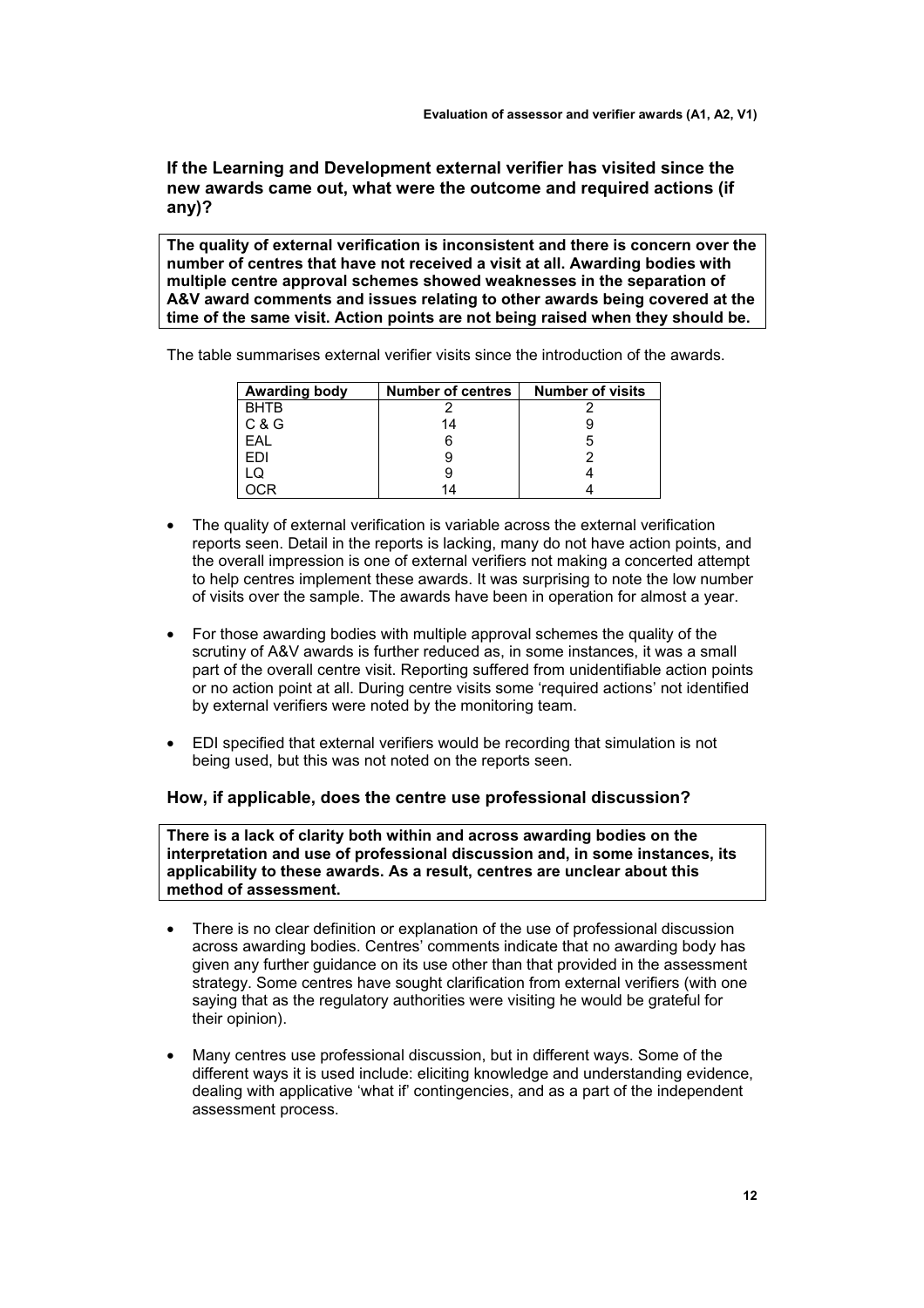- Recording methodologies vary. Some centres tape all discussions and present the tape as evidence, some do a paper record of questions and answers, some note down answers only.
- No centre indicated that it provides any training to its assessors in the practice of professional discussion, and no external verifier reports comment on the use of this methodology.
- A small number of centres say that they do not use professional discussion at all, as natural performance provides all the required evidence for the awards. One centre says that it does not encourage its use, but does not proscribe it either. Assessors working towards A1 are not required to demonstrate their competence in professional discussion yet will be expected to apply it if they assess A1 awards in the future.

#### **Have there been any instances of, or are there any plans for, the use of 'hypothetical questioning' for candidates who are not able to generate appropriate performance evidence?**

**There is no consistency in the interpretation and application of hypothetical questioning, although indications are that this is not undermining the final assessment decision.** 

• There is no consistent picture within or across awarding bodies. Many centres do not use this type of questioning, saying that all evidence of competence comes from performance – exactly the same response as given by some centres when asked about professional discussion. Some centres say it is used for 'what if' contingency questioning (one centre being adamant that no candidate could get through without this form of evidence). Others say it is for evidence of knowledge and understanding. A number of centres were not completely clear as to the difference between hypothetical questioning and professional discussion.

#### **Does the examination of portfolio evidence support the correct application of the assessment strategy and standards?**

**Only one out of the six awarding bodies showed no discrepancies within the portfolio evidence seen. There is a fragmented approach to portfolio building and little use of holistic approaches to assessment.**

- Portfolio evidence was examined across all awarding bodies. Whilst time constraints and availability reduced the sample size, the following evidence was found:
	- BHTB: all portfolios in progress had discrepancies; in addition, there was no evidence of independent assessment
	- EDI: three out of 11 portfolios had discrepancies
	- C & G: four out of 16 portfolios had discrepancies
	- LQ: four out of 11 portfolios had discrepancies
	- OCR: none of five portfolios had discrepancies
	- EAL: one out of six portfolios had discrepancies.
- The discrepancies range from simple process errors such as missing signatures through to poor evidence of assessment planning and insufficient recording of discussion (either professional or as a result of hypothetical questioning).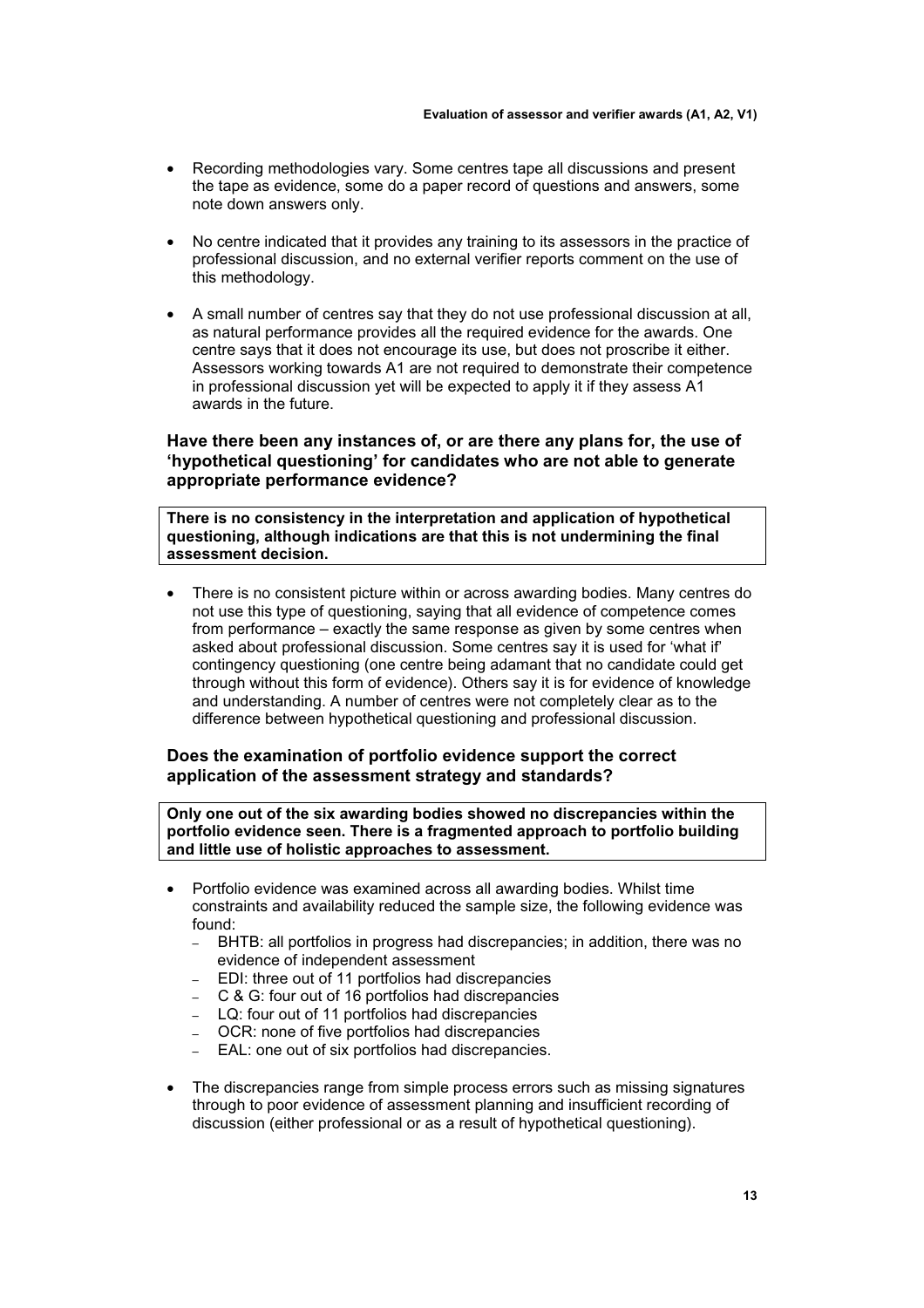• Of particular note is the use of a fragmented approach to portfolio building and assessment planning. This is due to the unit-based approach to assessment planning inherent in the assessment strategy and guidance being adopted by almost all centres. Adapting the assessment plan to a candidate's natural progression through an NVQ (in order to take advantage of holistic assessment opportunities for the assessor candidate) is not the preferred option.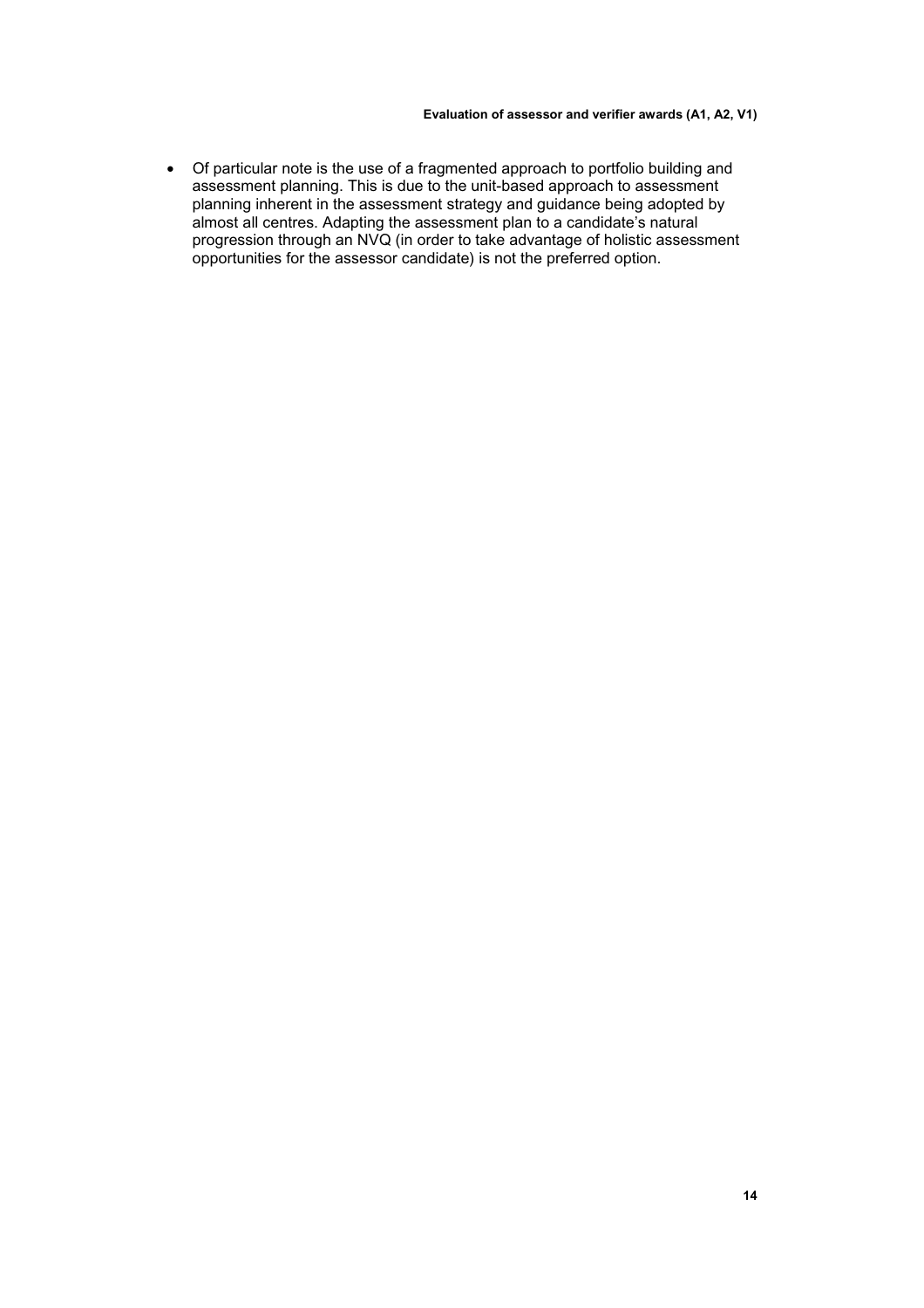### **Appendix 1: Key questions used in postaccreditation monitoring activities**

- What support/visits are received from the awarding body in relation to the assessor and verifier (A&V) awards?
- What assessment quidance is provided, how useful is this and is its usage mandatory?
- What guidance/training is given to verifiers and assessors for these awards within the centre and who provides this training?
- How does the centre meet the requirements for the independent assessment component of A1, A2 and V1?
- Does the centre use the internal verifier in the independent assessor role and, if so, what impact does this have on the internal verifier's quality assurance role?
- How are verifiers/centre managers ensuring that the occupational competence requirement (especially time constraints) is being met for assessors and verifiers?
- How are the CPD requirements for assessors and verifiers being met and documented for awarding body checking, and has the external verifier checked this if a visit has occurred?
- What guidance has been given on non-NVQ evidence and what use has/will be made of this evidence?
- Is there any use of realistic working environments within the centres and, if so, what is it and how is it being used?
- Do assessors and verifiers who are not yet qualified assess the A&V awards?
- Does the centre use assessors qualified with A2 only and, if so, in what role?
- Do internal verifiers who hold D34 plan on upgrading to V1?
- If the Learning and Development NVQ external verifier has visited since the new awards came out, what were the outcome and required actions (if any)?
- How, if applicable, does the centre use professional discussion?
- Have there been any instances of, or are there any plans for, the use of 'hypothetical questioning' for candidates who are not able to generate appropriate performance evidence?
- Does the examination of portfolio evidence support the correct application of the assessment strategy and standards?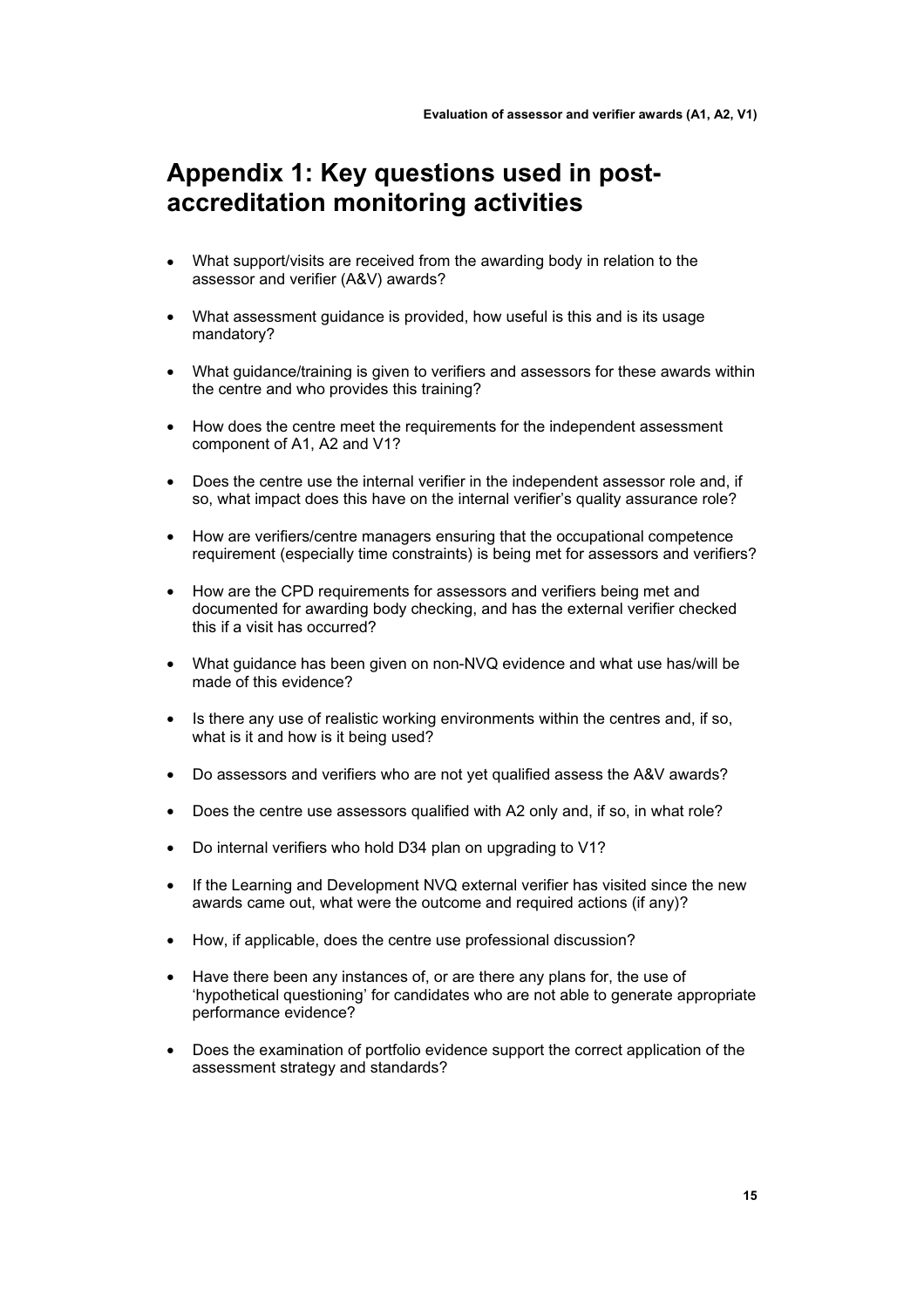### **Appendix 2: The regulatory authorities and their role in post-accreditation monitoring**

England, Wales and Northern Ireland share a common system of external qualifications. Statutory regulation of these qualifications is used to safeguard the public interest, ensure fairness for candidates and maintain public confidence.

Under the Education Act 1997 and the Education (Northern Ireland) Order 1998, responsibilities for regulating external qualifications lie with three regulatory authorities:

- the Qualifications and Curriculum Authority (QCA)
- Awdurdod Cymwysterau Cwricwlwm ac Asesu Cymru/the Qualifications, Curriculum and Assessment Authority for Wales (ACCAC)
- the Council for the Curriculum, Examinations and Assessment (CCEA) for Northern Ireland.

Further details of these responsibilities are set out in the *Arrangements for the statutory regulation of external qualifications in England, Wales and Northern Ireland*. One key responsibility of the three regulatory authorities is to keep under review all aspects of such qualifications.

Awarding bodies are responsible for the quality of the qualifications they award and must:

- comply with the requirements of the accreditation criteria, including the codes of practice, for qualifications accredited by the regulatory authorities
- systematically evaluate their delivery of accredited qualifications against the requirements of the criteria, including the codes of practice
- take prompt action to address any weaknesses identified.

In order to promote continuing improvement and public confidence in the quality of external qualifications, the regulatory authorities carry out post-accreditation monitoring.

The regulatory authorities require awarding bodies to take action where they do not meet the criteria, including the codes of practice. The required actions arising from the monitoring have been specified individually for each awarding body in a confidential report.

The regulatory authorities will use the outcomes of monitoring and subsequent action taken by awarding bodies to inform decisions on the re-accreditation of qualifications or, if necessary, the withdrawal of accreditation.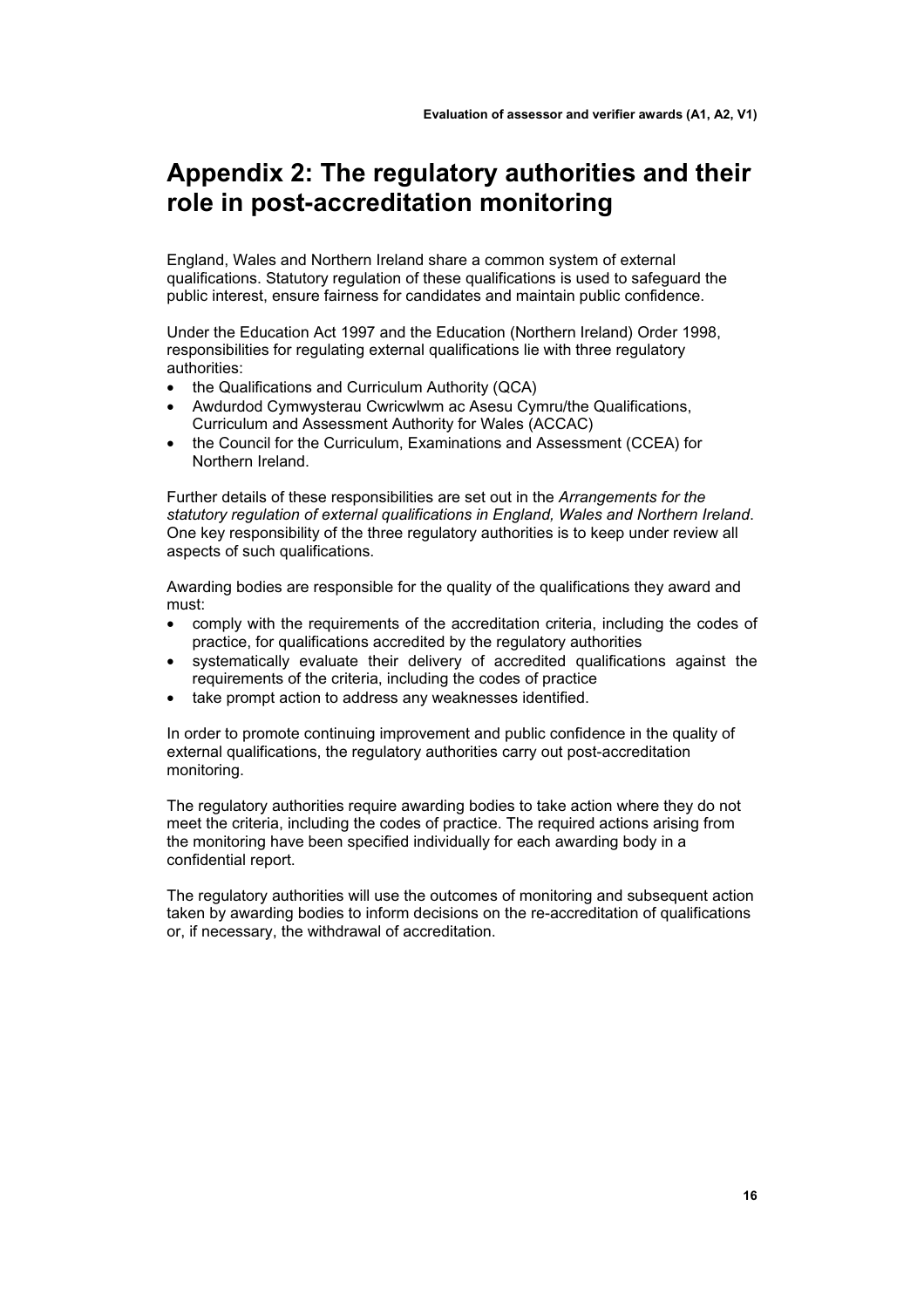## **Appendix 3: Awarding bodies subject to monitoring**

- British Horseracing Training Board (BHTB)
- City & Guilds (C & G)
- Education Development International plc (EDI)
- EMTA Awards Limited (EAL)
- London Qualifications Ltd (LQ), formally Edexcel
- OCR Examinations Board (OCR)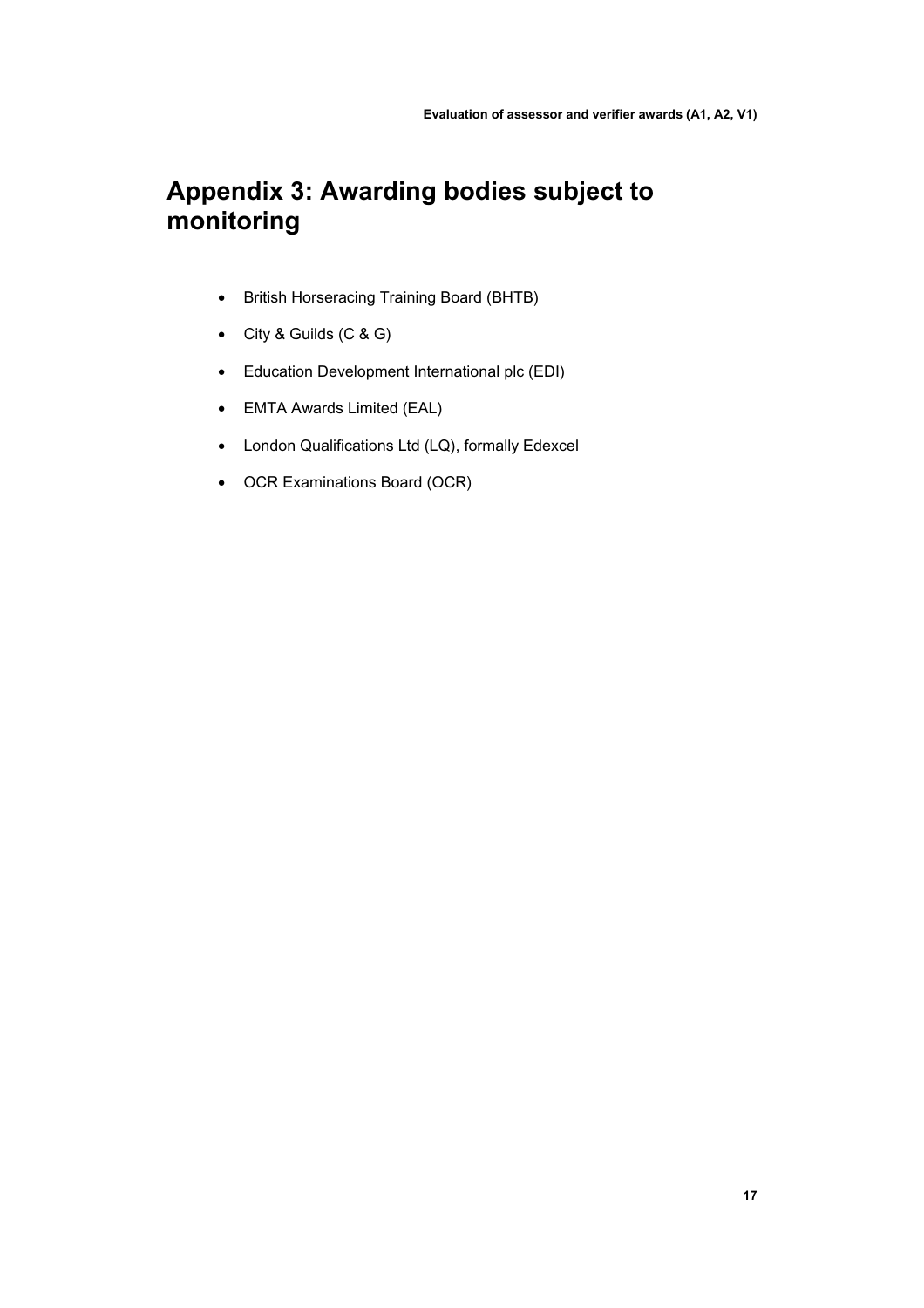# **Appendix 4: Glossary**

| <b>Accreditation</b>             | The process through which the regulatory authorities<br>confirm that a qualification and the associated specification<br>conform to the regulatory criteria. Accreditation status has<br>a time limit                                                                                                                 |
|----------------------------------|-----------------------------------------------------------------------------------------------------------------------------------------------------------------------------------------------------------------------------------------------------------------------------------------------------------------------|
| <b>Assessment</b>                | The process of making judgements about the extent to<br>which a candidate's work meets the assessment criteria for<br>a qualification or unit, or part of a unit                                                                                                                                                      |
| <b>Assessment strategy</b>       | The recommended principles underpinning an assessment<br>regime that will be appropriate for the skills and<br>competence required in an occupational sector. These are<br>determined by sector bodies                                                                                                                |
| Assessor                         | An individual, usually working for an approved centre, who<br>is responsible for the initial judgement of a candidate's<br>performance against defined standards                                                                                                                                                      |
| Awarding                         | The process through which an awarding body uses<br>evidence from assessment to determine the award each<br>candidate's performance merits                                                                                                                                                                             |
| <b>Awarding body</b>             | An organisation or consortium that awards qualifications                                                                                                                                                                                                                                                              |
| <b>Candidate</b>                 | A learner who is registered with an awarding body for a<br>qualification or unit. Note: assessors undertaking these<br>awards are themselves candidates on a learning<br>programme to develop and update their skills as assessors                                                                                    |
| Centre (or<br>assessment centre) | An organisation or consortium accountable to an awarding<br>body for the assessment arrangements leading to<br>achievement of a qualification or units. A centre could, for<br>instance, be an educational institution, training provider or<br>employer. It may operate across more than one<br>organisation or site |
| <b>Centre approval</b>           | A process through which a centre wishing to offer particular<br>qualifications is confirmed as being able to maintain the<br>required quality and consistency of assessment and<br>comply with other expectations of the awarding body                                                                                |
| <b>Code of practice</b>          | Criteria specified by the regulatory authorities against<br>which the practices and procedures of awarding bodies are<br>evaluated. The criteria include a common code of practice<br>and codes of practice specific to qualification categories                                                                      |
| <b>External assessment</b>       | A form of independent assessment for tasks that are set or<br>defined by an awarding body. The assessment tasks are<br>taken under specified conditions, including supervision and<br>duration, and are assessed by the awarding body, not the<br>approved centre                                                     |
| <b>External verifier</b>         | An individual appointed by the awarding body to ensure<br>accurate and consistent standards of assessment, across<br>centres and over time                                                                                                                                                                            |
| Independent<br>assessment        | Assessment carried out in a manner that is demonstrably<br>independent of any individual who might have a vested<br>interest in its outcome                                                                                                                                                                           |